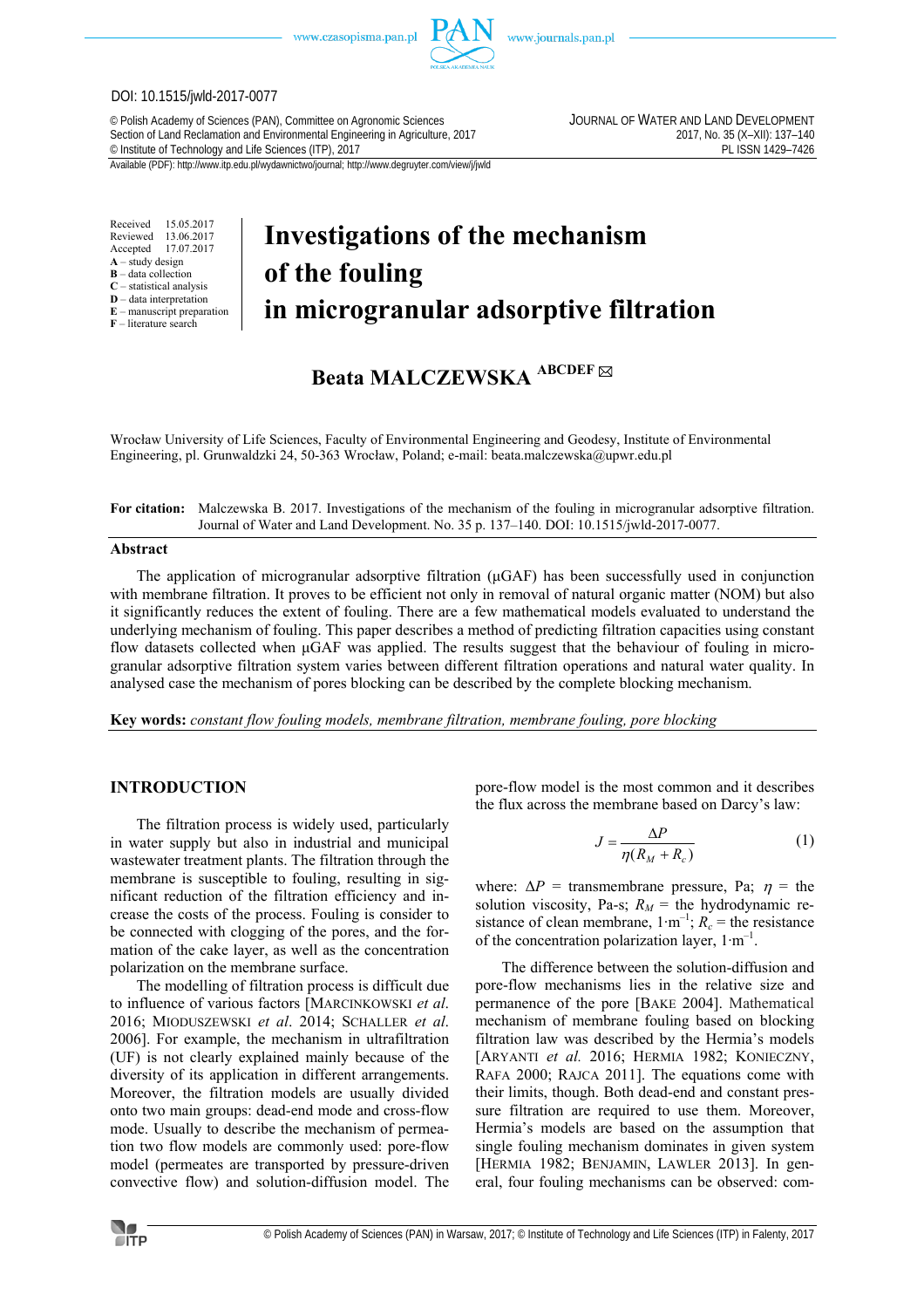plete pore blocking, internal pore blocking, partial pore blocking, and cake filtration. In 1993, HLAVACEK and BOUCHET [1993] modified Hermia's for porous membranes equations for constant flowrate condition.

When particles are larger than the pore size, they completely block pores and in such case the complete blocking model can be applied. The intermediate blocking model is used when particles smaller than the pore size enter the pores and get either adsorbed or deposited onto the pore walls. And when particles get accumulated inside the membrane on the pore walls and the resulting constrictions of pores reduce the membrane's permeability the standard blocking model can be used [FIELD 2010; SAMPATH *et al*. 2014]. These mechanisms have been used individually as well as in combination to explain experimental various observations [HALE, DANIELS 1961; HO, ZYDNEY 2000; SAMPATH *et al*. 2014].

Fouling is affecting the hydraulics by decreasing the flux, when fixed TMP (Transmembrane Pressure) is used, or increasing TMP for a fixed flux. At the same time, it contributes to the change of the effective pore size distribution.

Many studies were devoted to mitigating membrane fouling and enhancing membrane process performance. Among others the pretreatment of water is most common technique. There are different approaches for pretreatment like pre-filtration through granular media or coarser membranes, or applying coagulation/adsorption and pre-oxidation [LIU 2015]. One of the newest approaches is raw water pretreatment by micron-sized heated aluminium oxide particles (HAOPs) prior to membrane filtration, so called micro-granular adsorptive filtration ( $\mu$ GAF). The process integrates granular media filtration and packed bed adsorption [CAI *et al*. 2008; KIM *et al*. 2007; 2008; 2010; LIU 2015; MALCZEWSKA 2016; MAL-CZEWSKA, BENJAMIN 2016; MALCZEWSKA *et al*. 2015]. The aim of this paper was to estimate the fouling parameters using the experimental data for microgranular adsorptive filtration.

## **MATERIALS AND METHODS**

Lake Union, located in Seattle, WA, was used as the source of natural water. The detailed description of experimental setup is presented in the publication MALCZEWSKA and BENJAMIN [2016]. Briefly, the stainless steel mesh (#316) had a  $200 \times 1400$  twilled Dutch weave pattern with nominal 10-μm openings (Howard Wire Cloth Corp., Hayward, CA) was used as the adsorbent (μGAF) support media. The tubes of mesh were set vertically and operated with dead-end and inside-out filtration mode. After HAOPs were deposited on the tube inside wall, the water filtration started with the flux set up as 150 dm<sup>3</sup>·m<sup>-2</sup>·h<sup>-1</sup> (commonly referred as LMH) and then 250 dm<sup>3</sup>⋅m<sup>-2</sup>⋅h<sup>-1</sup>. Then, the water samples were analysed on a UV-Vis spectrophotometer at a wavelength of 254 nm. UV254 nm was measured with a dual-beam Lambda-18 spectrophotometer with a 1 cm quartz cell (Lambda-18, Perkin-Elmer, USA).

In this study, filtration experiments were operated under two different constant flowrates and dead-end filtration, therefore Hlavacek and Bouchet's models were chosen for fitting the experimental data.

# **RESULTS AND DISCUSSION**

Figure 1 shows the TMP that is required to maintain the constant flux of 150 dm<sup>3</sup>⋅m<sup>-2</sup>⋅h<sup>-1</sup> and 250  $dm^3 \cdot m^{-2} \cdot h^{-1}$ , as a function of filtration time. HAOPs pretreatment removed substantial amounts of NOM from tested samples and significantly mitigated fouling by all them regardless of increasing flux.

Presented results confirm existing reports that passage of feed through a thin layer of pre-coated HAOPs removes NOM and membrane foulants and substantially removes the majority of the UV254 from the raw water [CAI *et al*. 2008; KIM *et al.* 2007; 2008; 2010; LIU 2016; MALCZEWSKA 2016; MALCZEWSKA, BENJAMIN 2016; MALCZEWSKA *et al*. 2015].

The blocking filtration law models for constant flowrate condition is expressed in the term of Δ*P* (an effective or transmembrane pressure (Pa)) and *Vsp* (defined as the cumulative permeate volume per unit of membrane area**)** as shown in Figure 2.

The Table 1 provides membrane fouling models for constant flowrate condition and estimated values of parameters for both analysed flux. The estimation of mathematical models of fouling mechanisms using filtration blocking laws was investigated to predict the main fouling mechanisms when natural water passed through a thin layer of HAOPs (Tab. 1). The best fit model for the measurement data is the complete blocking law, with linear regression coefficients  $\overline{R}^2$  of 0.94–0.96, the standard blocking gave the  $R^2$  between 0.93 and 0.94; and in case of the intermediate blocking law the  $R^2$  was between 0.92 and 0.93. The complete blocking of the pores of μGAF is the most adequate for fouling description. The particles/solutes accumulate on the HAOPs layer and they do not overlap to other solute that has been previously deposited on the surface.

ARYANTI *et al*. [2016] studied the principles and fouling analysis of konjac glucomannan discovered that the fouling mechanism was controlled by complete blocking and cake/gel formation, respectively. This results are supported by GIJIU *et al*. [2012] they reported when combined complete pore blockagecaking filtration model is the most suitable model for their experimental data. On the other hand, SU *et al*. [2015] when studied the effect of hydrophobic and hydrophilic fractions on membrane fouling. They discovered that hydrophobic fractions exhibited a cake layer as the major fouling mechanisms, while the intermediate blocking was caused by the hydrophilic fraction. Others argued that standard blocking of the pores of ultrafiltration (UF) and microfiltration (MF) membranes is usually the most adequate [LE-CLECH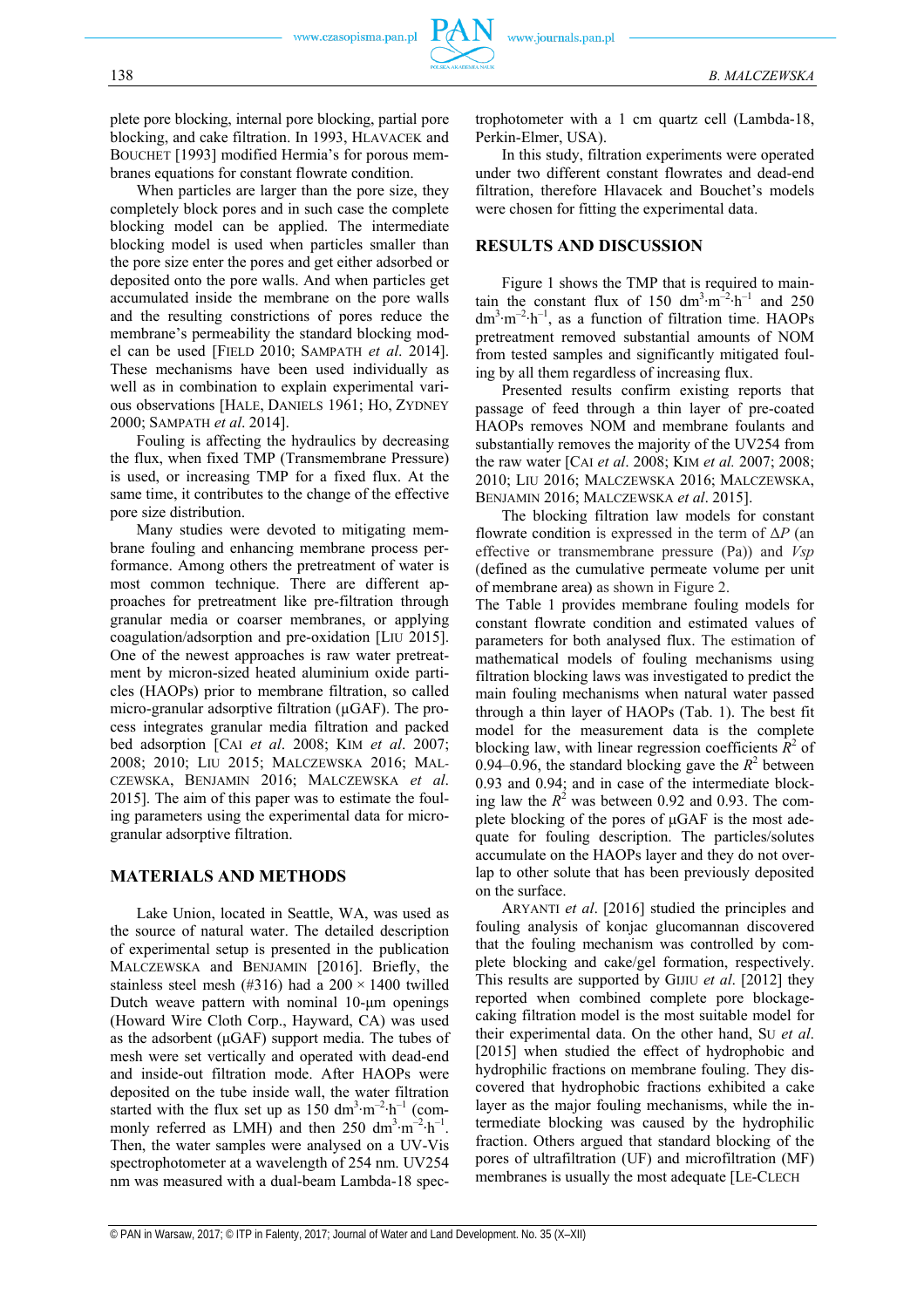

Fig. 1. Experimental data generated for constant flow rate during the operation period: a) transmembrane pressure (TMP) profiles during membrane filtration, b) normalized UV 254 nm (permeate/feed) whereas samples were collected at pre-selected intervals for analysis





**Table 1.** The fouling models for constant flowrate and estimated values of parameters for both analysed flux

| Pa-                                                        | Complete blocking                   | Standard blocking                 | Intermediate                |
|------------------------------------------------------------|-------------------------------------|-----------------------------------|-----------------------------|
| rame-                                                      |                                     |                                   | blocking                    |
| ter                                                        | $= a + bV$<br>$\overline{\Delta P}$ | $= a' + b'V$<br>$\sqrt{\Delta P}$ | $\ln \Delta P = a'' + b''V$ |
| Flux 150 dm <sup>3</sup> ·m <sup>-2</sup> ·h <sup>-1</sup> |                                     |                                   |                             |
| a                                                          | 0.0627                              | 0.2517                            | 2.7475                      |
| h                                                          | $-0.000006$                         | $-0.00001$                        | 0.0001                      |
| $R^2$                                                      | 0.944                               | 0.9314                            | 0.9173                      |
| Flux 250 dm <sup>3</sup> ·m <sup>-2</sup> ·h <sup>-1</sup> |                                     |                                   |                             |
| $\alpha$                                                   | $-5E-06$                            | 0.2364                            | 2.846                       |
| h                                                          | 0.0544                              | $-0.00001$                        | 0.0001                      |
| $R^2$                                                      | 0.959                               | 0.9444                            | 0.9257                      |

Source: own study.

*et al*. 2006; POLYAKOV *et al*. 1999]. LIU [2015] evaluated fouling of the μGAF and modeled it by Hermia's intermediate fouling model when cartridge system was used. On the other hand, this study conducted on the tubular system showed that best model describes the phenomenon of fouling is the complete blocking law.

#### **CONCLUSION**

Fouling is a major problem and the most challenging obstacle in the application of the membrane technology. There are a few mathematical models evaluated to understand the underlying mechanism of fouling.

In this case, the blocking filtration law models for constant flow rate based on Hlavacek and Bouchet's model were used. The results suggest that the behaviour of fouling in micro-granular adsorptive filtration system varies between different filtration operations and natural water quality.

This suggests that the mathematical description of fouling is more complex than a model assuming one of its components constant.

#### **Acknowledgement**



Dofinansowano ze środków Wojewódzkiego Funduszu Ochrony Środowiska i Gospodarki Wodnej w Lublinie Cofinanced by Voivodeship Fund for Environmental Protection and Water Management in Lublin

## **REFERENCE**

- ARYANTI N., WARDHANI D.H., SUPANDI S. 2016. Flux profiles and mathematical modeling of fouling mechanism for ultrafiltration of konjac glucomannan. Scientific Study and Research, Chemistry and Chemical Engineering, Biotechnology, Food Industry. Vol. 17. Iss. 2 p. 125–137.
- BAKE R.W. 2004. Membrane technology and application. Chichester, West Sussex PO19 8SQ, England. John Wiley and Sons Ltd, The Atrium, Southern Gate. ISBN 9780470854457 pp. 538.
- BENJAMIN M.M., LAWLER D.F. 2013. Water quality engineering: Physical / chemical treatment processes. John Wiley and Sons Ltd. ISBN 978-1-118-16965-0 pp. 904.